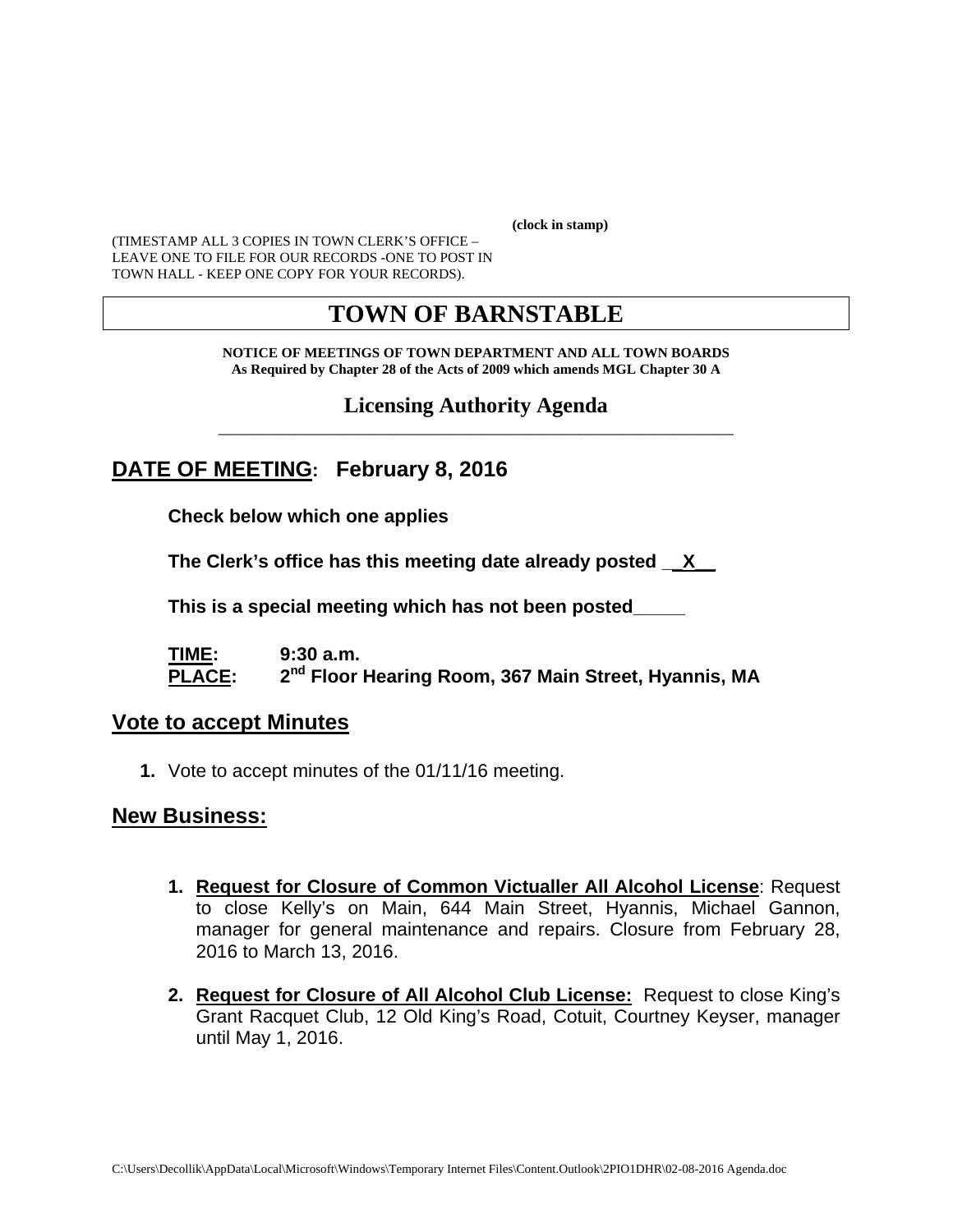**3. Application for a New One Day All Alcohol and Entertainment Licenses:** Application of Bill Sykes on behalf of Best Buddies International for the Best Buddies Challenge in Hyannisport, 110 Craigville Beach Road, Centerville. Set-up for the event is on May 21, 2016 at 9:00 AM. The actual event will be held June 4, 2016 from 3-6 PM.

#### **4. Consent Agenda:**

## **Public Hearings:**

Saturday.

- **1. Application for a New Annual Common Victualler License:** Application of Aral Management Group of Hyannis, Inc. d/b/a Friendly's Ice Cream, 1090 Iyannough Rd., Hyannis, Robert Arruda, Manager, for an Annual Common Victualler License. Interior seats total 132 with 12 employees all approved by the Building Commissioner on 1/5/2016. No exterior seats. Hours of operation will be 7:00 AM to 10:00 PM Sunday through Thursday and 7:00 AM to 11:00 PM on Friday and
- **2. Application of an Amendment to an Existing Class I Auto Dealer License:** Application of 499 Route 6A Inc., d/b/a Premier Cape Cod, Joseph Laham, Manager, for an amendment to the existing Class I Auto Dealer License. The existing Class I license is located at 460 Yarmouth Road Hyannis; currently licensed for 696 total parking spaces. The amendment will add 600 Yarmouth Road and 93 Rosary Lane for an additional 309 spaces; 250 retail and 59 employee/customer spaces. The new total will be 1005 spaces for the following locations: 460 Yarmouth Road, 600 Yarmouth Road and 93 Rosary Lane.
- **3. Application of New Officers and Directors for An Existing All Alcohol Common Victualler License:** Application of Not Your Average Joe's Inc., 793 Iyannough Rd., Hyannis, Bruce Radon, Manager for new Officers and Directors.
- **4. Application for a Transfer of a Seasonal Common Victualler Wine and Malt License and a New Annual Common Victualler License:** Application has been filed to transfer the Seasonal Common Victualler Wine and Malt license, from Cooke's Seafood Hyannis Inc., d/b/a Cooke's, Frank Whelan, mgr, 1120 Iyannough Rd., Hyannis to The Whole Fish LLC., d/b/a Cooke's Seafood, Michael J. Haidas, mgr, 1120 Iyannough Rd., Hyannis, and for a new annual common victualler license application, Michael J. Haidas mgr., 1120 Iyannough Rd., Hyannis.

Description of Premise: One story wood frame building with front entrance on Route 132, rear access for deliveries and rear emergency exit door. Also an exterior exit from basement to provide second means of exit therefrom. Building is approx. 4,400 sq. ft. with seating for 150 in dining area. Two restrooms,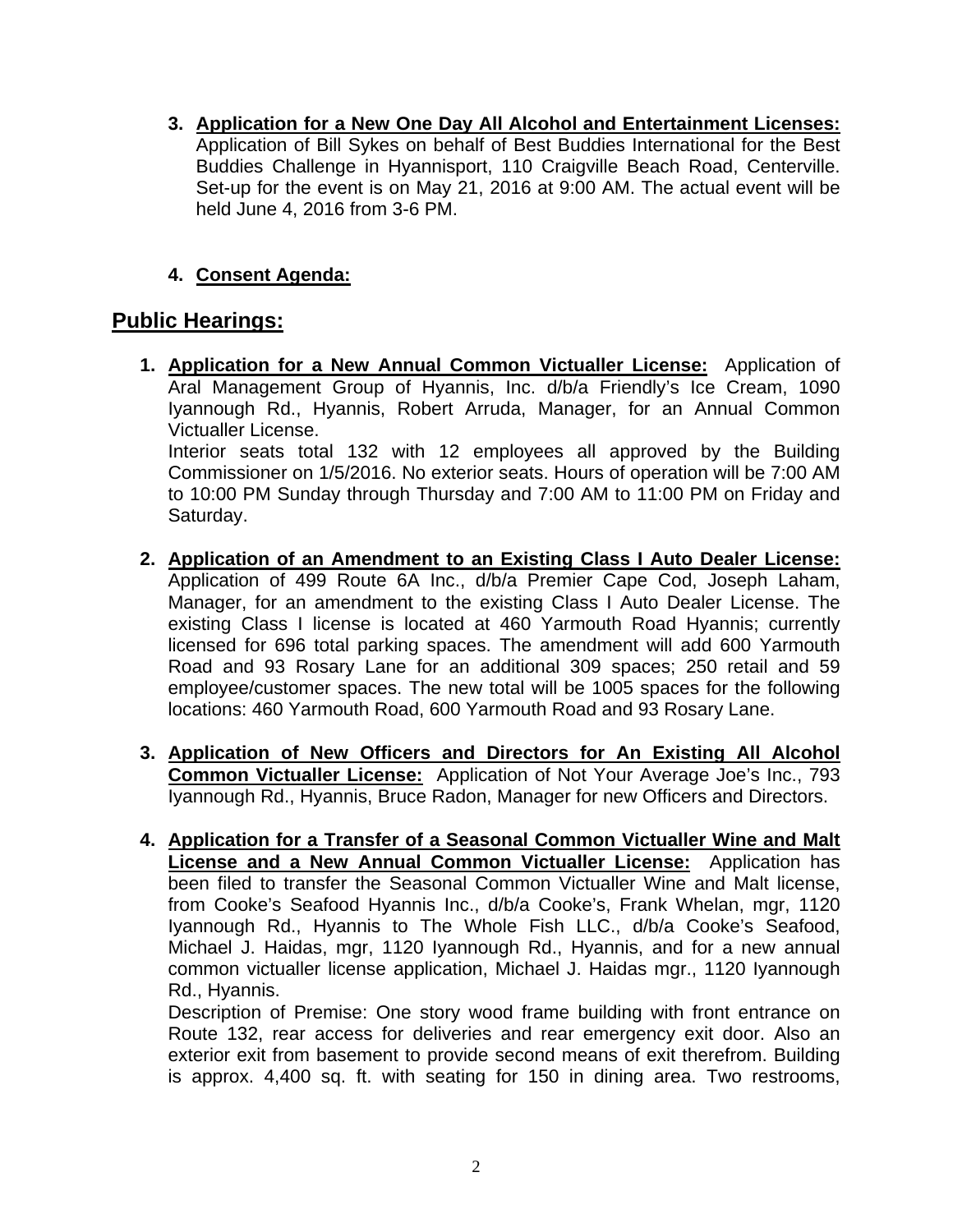kitchen, storage and a small office account for the balance of space. Outside dining area of 52' x 15' with seating for 32.

Total seating 182 with 25 employees as approved by the Building Commissioner on 12/29/2015. Hours of alcohol sales: 8am – 12:45 am M-Sat.; Sunday 12-12

#### **Licensing Division Updates**

- 1. **Licensing Department updates:**
- 2. **Police Department updates:**

Release of Executive Session Minutes, if any (0).And any other new business to come before the Licensing Authority.

**Matters not reasonably anticipated by the Chair** 

**The list of matters, are those reasonably anticipated by the president/chair, which may be discussed at the meeting. Not all items listed may in fact be discussed and other items not listed may in fact be discussed and other items not listed may also be brought up for discussion to the extent permitted by law. It is possible that if it so votes, the sub-committee may go into executive session. For your information the section of the M.G.L. that pertains to postings of meetings is as follows: Except in an emergency, in addition to any notice otherwise required by law, a public body shall post notice of every meeting at least 48 hours prior to such meeting, excluding Saturdays, Sundays and legal holidays. In an emergency, a public body shall post notice as soon as reasonably possible prior to such meeting. Notice shall be printed in a legible, easily understandable format and shall contain: the date, time and place of such meeting and a listing of topics that the chair reasonably anticipates will be discussed at the meeting. Meetings of a local public body, notice shall be filed with the municipal clerk, and posted in a manner conspicuously visible to the public at all hours in**